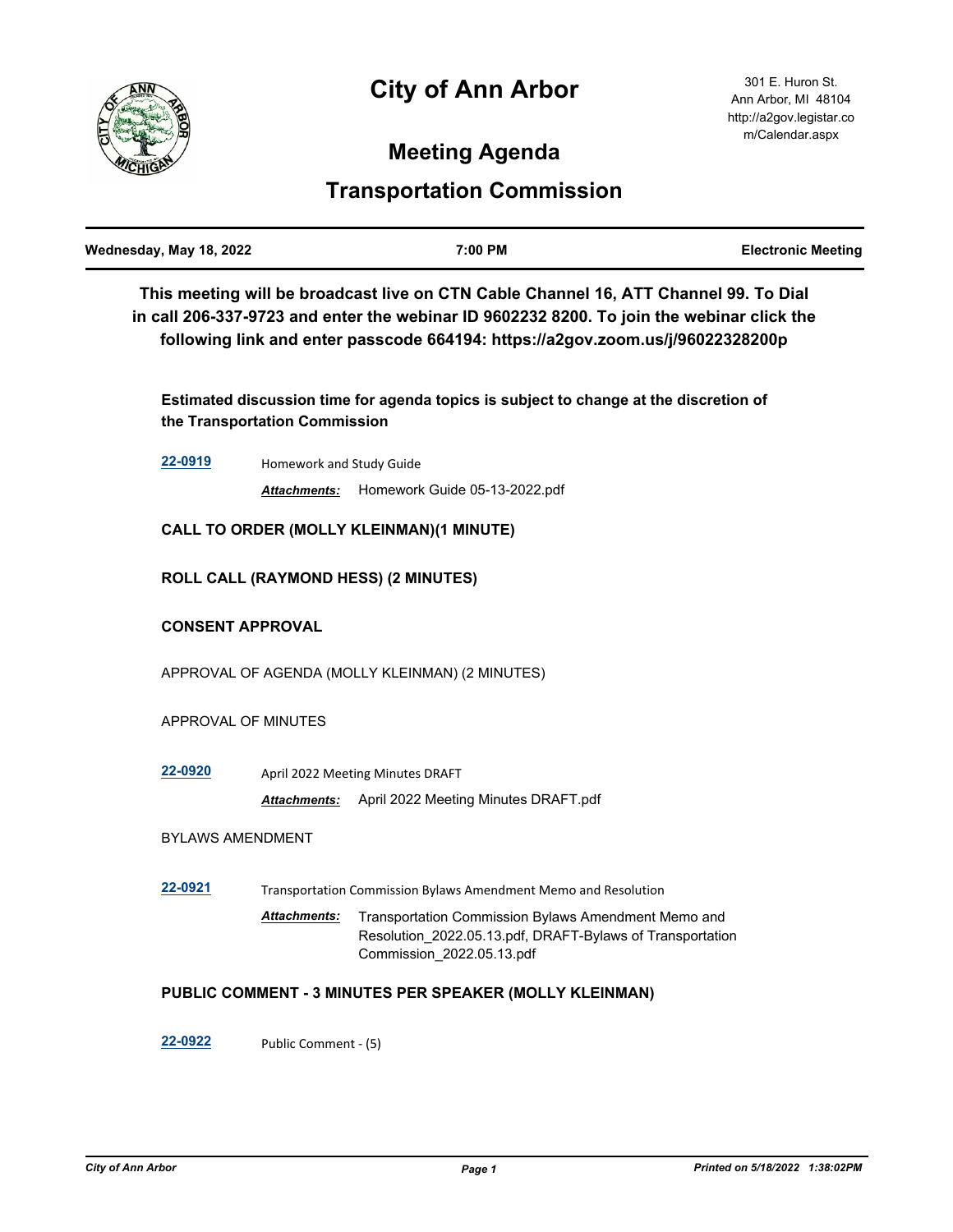Comment\_State & Hill Public Meeting\_2022.04.21.pdf, Comment\_Division and Packard crosswalk\_2022.05.12.pdf, Comment\_DDA's Bikeapalooza - 5-22 2022.05.13.pdf, Comment M-14 Barton Drive - City of Ann Arbor\_2022.05.16.pdf, Comment\_2022 Road Resurfacing - Platt Rd Crosswalk Upgrade\_2022.05.18.pdf *Attachments:*

#### **BUSINESS**

**[22-0925](http://a2gov.legistar.com/gateway.aspx?M=L&ID=30101)** Proposed Amendments to Ann Arbor City Code Chapter 55 Unified Development Code (Parking Requirements) *Attachments:* Staff Report for May 17 2022 Parking Amendments w Attachments.pdf **[22-0926](http://a2gov.legistar.com/gateway.aspx?M=L&ID=30102)** S. Division cycle track and parking removal

Attachments: S Division Parking\_Draft Resolution.pdf, S Division 2-way Bikeway Exp\_Sum of Cmmnts.pdf

#### **INFORMATION AND DISCUSSION**

**[22-0927](http://a2gov.legistar.com/gateway.aspx?M=L&ID=30103)** S. Main Reconfiguration Update Main St - Pilot Extension Memo\_2022.05.13.pdf, Main St 2022 Pilot Extension.pdf *Attachments:*

Pedestrian Accommodations at Signalized Intersections (CYNTHIA REDINGER and CYRUS NAHEEDY) (30 MINUTES)

### **COMMUNICATIONS**

Staff Report and Updates (RAYMOND HESS) (5 MINUTES)

**[22-0923](http://a2gov.legistar.com/gateway.aspx?M=L&ID=30099)** Transportation Project Updates

Transportation Project Updates 2022-05 final.pdf, Infrastructure Agenda SummaryFINALFY23.pdf *Attachments:*

Major Capital Project List

*\*See above*

### **Liason Reports (MOLLY KLEINMAN) (5 MINUTES)**

**Commission Member Communications (MOLLY KLEINMAN) (2 MINUTES)**

**NEXT AGENDA ITEMS (MOLLY KLEINMAN) (5 MINUTES)**

**NEXT MEETING: Wednesday, June 15, 2022 at 7p.m. This meeting will be broadcast live on CTN Cable Channel 16, ATT Channel 99 To speak at public comment call: 206 337 9723 or 888 788 0099 and enter Meeting ID: 960 2232 8200**